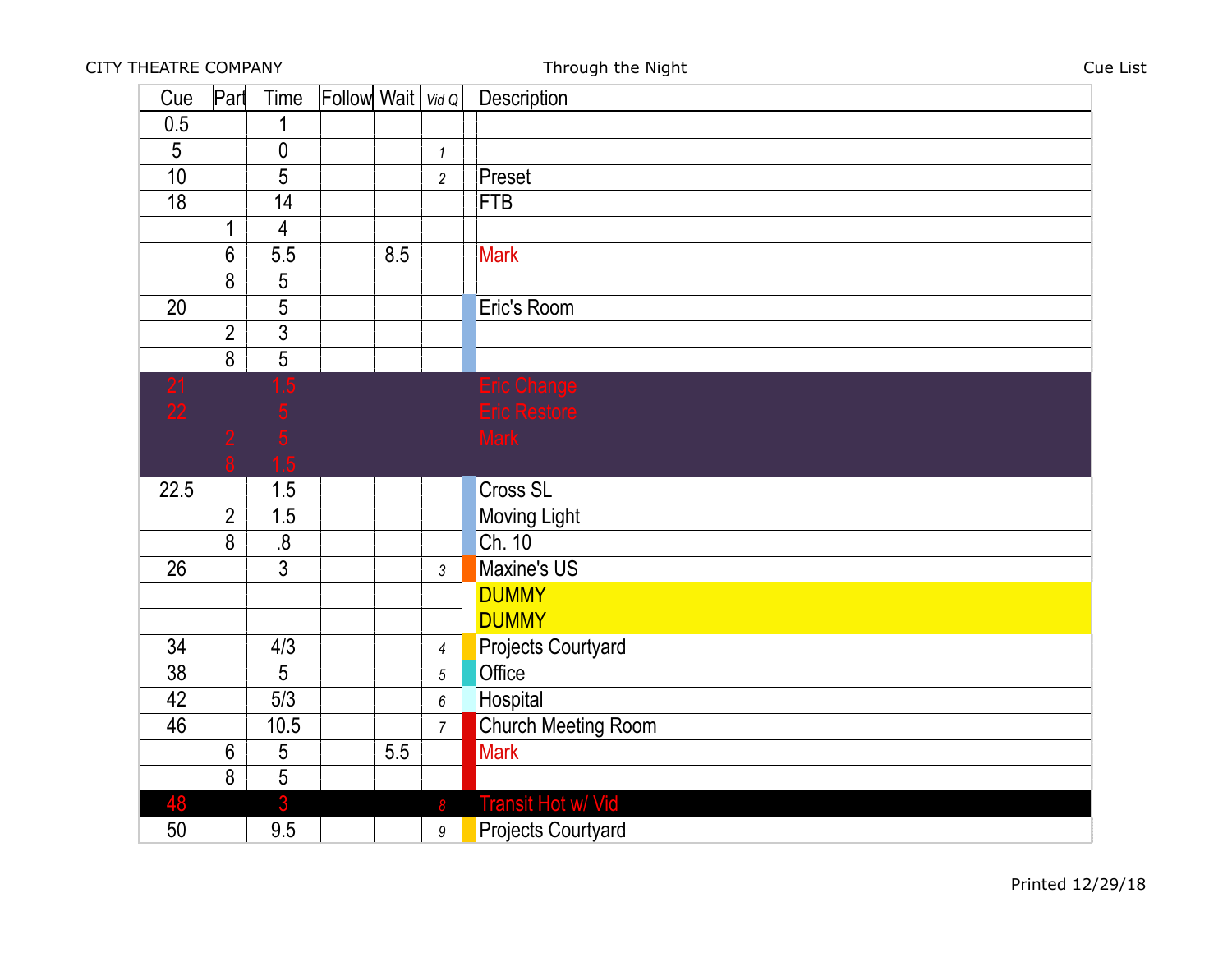| Cue  | Part           | Time            | Follow Wait $\vert$ Vid Q |             |                 | <b>Description</b>                   |
|------|----------------|-----------------|---------------------------|-------------|-----------------|--------------------------------------|
|      | 6              | 5               |                           | 4.5         |                 | <b>Mark</b>                          |
|      | 8              | 5               |                           |             |                 |                                      |
| 54   |                | $\overline{.7}$ |                           |             | 10              | Projects Courtyard (COOL - Isaac)    |
| 58   |                | 5/4             |                           |             | 11              | Office                               |
| 59   |                | 10              |                           |             |                 | Isaac Song Pull Down                 |
| 60   |                | 4               |                           |             |                 | Restore                              |
| 62   |                | 4               |                           |             | 12 <sup>°</sup> | <b>Church Meeting Room (Subdued)</b> |
| 66   |                | 7.5             |                           |             | 13              | Hospital                             |
|      | 6              | 3               |                           | 4.5         |                 | <b>Mark</b>                          |
|      | 8              | 4/3             |                           |             |                 |                                      |
| 72   |                | 1               |                           |             | 14              | Hospital (COOL)                      |
| 74   |                | $\overline{2}$  |                           |             | 15              | Hospital                             |
| 78   |                | 4               |                           |             | 16              | Eric's Room                          |
|      | $\overline{2}$ | 3               |                           | $\mathbf 1$ |                 |                                      |
|      | 8              | 0.5             |                           |             |                 |                                      |
| 82   |                | 0.3             | 0.3                       |             | 17              | <b>EXPLOSION</b>                     |
| 82.5 |                | 11              |                           |             |                 | Auto Follow - Restore Eric's Room    |
|      | 6              | 10              |                           | $\mathbf 1$ |                 | <b>Mark</b>                          |
|      | 8              | 0.5             |                           |             |                 |                                      |
| 84   |                | 2.5             |                           |             | 18              | <b>Transit to Projects</b>           |
| 86   |                | 10              |                           |             | 19              | <b>Projects Courtyard</b>            |
|      | 6              | 5               |                           | 5           |                 | <b>Mark</b>                          |
|      | 8              | 3/2             |                           |             |                 |                                      |
| 90   |                | 0.5             |                           |             | 20              | Projects Courtyard (COOL - Moms)     |
| 94   |                | 7.5             |                           |             | 21              | <b>Projects Courtyard</b>            |
|      | 6              | 5               |                           | 2.5         |                 | <b>Mark</b>                          |
|      | 8              |                 |                           |             |                 |                                      |
| 98   |                | 4.5             |                           | 2.5         | 22              | <b>Flashback Blue</b>                |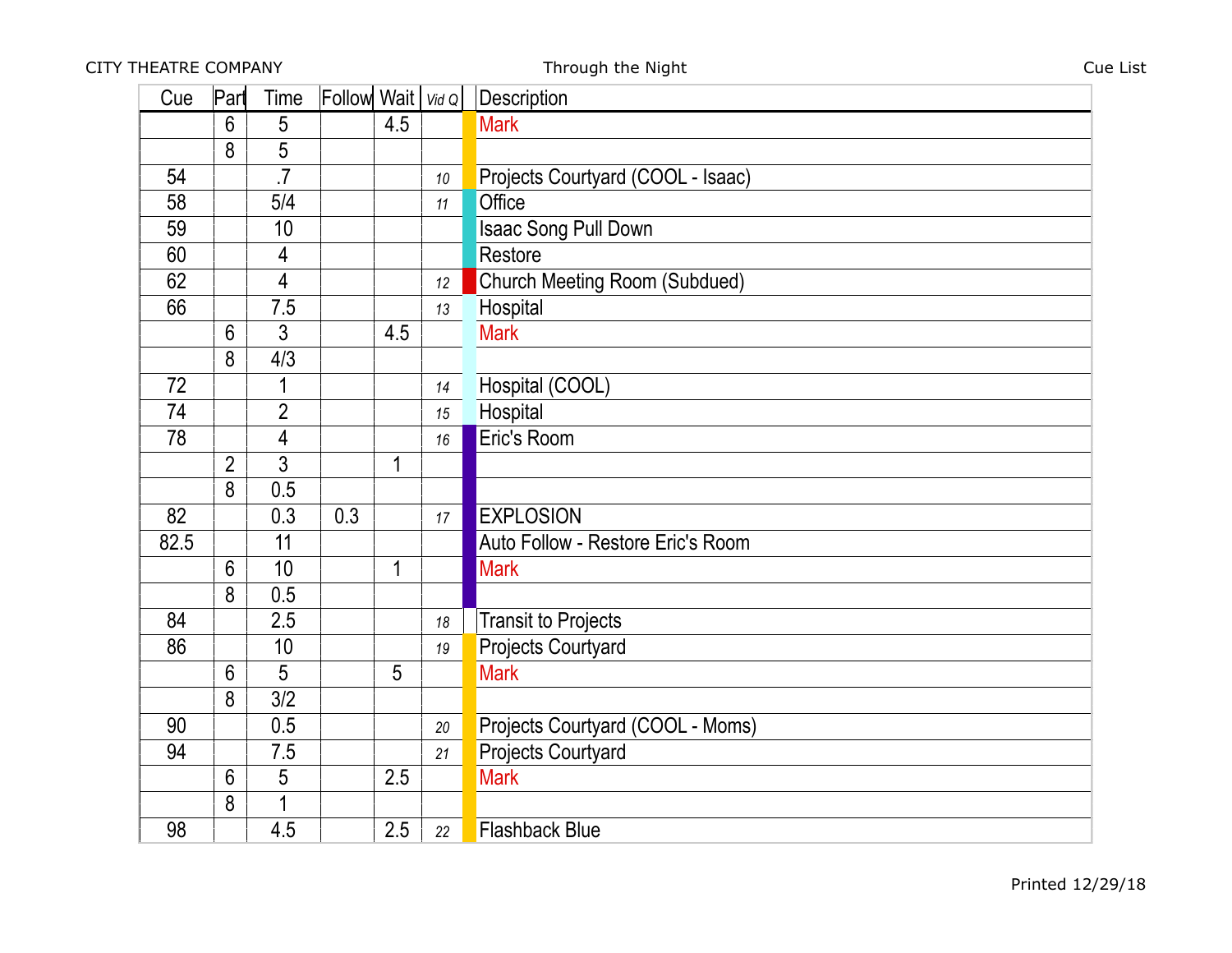| Cue | Part           | Time           | Follow Wait $\vert$ Vid Q |     |    | Description                                        |
|-----|----------------|----------------|---------------------------|-----|----|----------------------------------------------------|
|     | 1              | 4              |                           |     |    |                                                    |
|     | 6              | $\overline{2}$ |                           | 2.5 |    | <b>Mark</b>                                        |
|     | 8              | 2.5/1          |                           |     |    |                                                    |
| 100 |                | 4/2            |                           |     |    | Cube SL                                            |
| 102 |                | 5.5            |                           |     | 23 | <b>Projects Courtyard</b>                          |
|     | $6\phantom{1}$ | $\overline{2}$ |                           | 3.5 |    | <b>Mark</b>                                        |
|     | 8              | $\overline{2}$ |                           |     |    |                                                    |
| 106 |                | 3.5            |                           |     | 24 | Projects Courtyard (COOL - Moms)                   |
|     | 6              | $\overline{2}$ |                           | 1.5 |    | <b>Mark</b>                                        |
|     | 8              |                |                           |     |    |                                                    |
| 134 |                | 4              |                           |     | 25 | <b>Transit Warm</b>                                |
| 136 |                | 18.5           |                           |     | 26 | Maxine's                                           |
|     | 6              | 10             |                           | 8.5 |    |                                                    |
|     | 8              | 6/8            |                           |     |    |                                                    |
| 140 |                | 14/10          |                           |     | 27 | Monologue USC                                      |
|     | $\overline{2}$ | 6              |                           | 0/2 |    | Shins at 80%                                       |
|     | 8              | 14/10          |                           |     |    | Moving Lights Up                                   |
| 142 |                | 15             |                           |     |    |                                                    |
| 144 |                | 0.2            |                           |     |    | Fix. 2 & 5 @ FL                                    |
| 146 |                | 10.5           |                           | 8.5 | 28 | Maxine's Video Mom Monologue - Tite Spec at Cube 4 |
|     | 6              | $\overline{2}$ |                           |     |    | <b>Mark</b>                                        |
|     | 8              | $\overline{7}$ |                           |     |    |                                                    |
| 150 |                | 1              |                           |     | 29 | Maxine's (Invert)                                  |
| 154 |                | 15.5           |                           |     | 30 | Maxine's                                           |
|     | $6\phantom{1}$ | 10             |                           | 5.5 |    | <b>Mark</b>                                        |
|     | 8              | 5              |                           |     |    |                                                    |
| 158 |                |                |                           |     | 31 | Maxine's (COOL) Tight Special                      |
| 162 |                | 5.5            |                           |     | 32 | Maxine's                                           |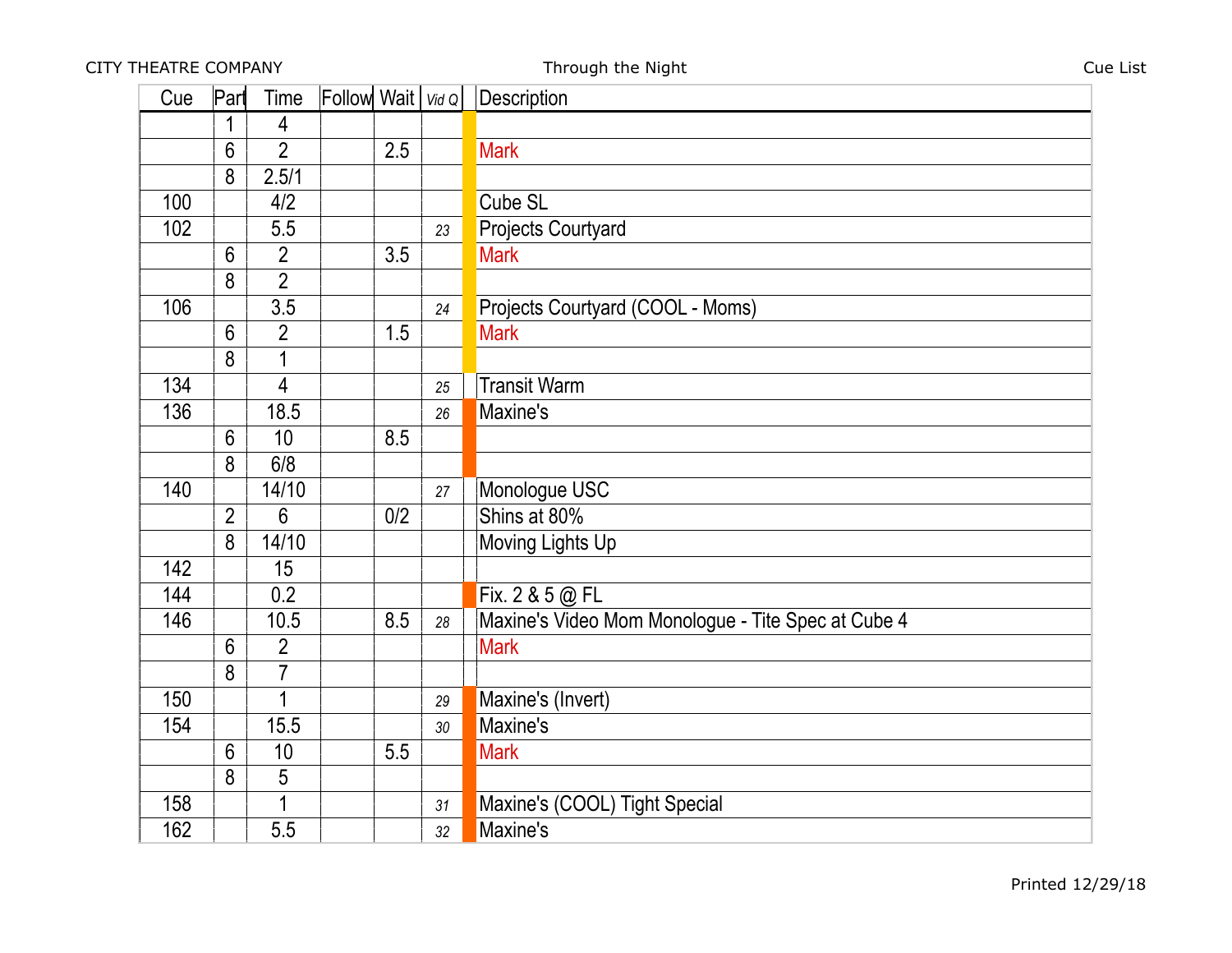| Cue | Part           | Time           | Follow Wait   Vid Q |     |    | Description                                        |
|-----|----------------|----------------|---------------------|-----|----|----------------------------------------------------|
|     | 6              | $\overline{2}$ |                     | 3.5 |    | <b>Mark</b>                                        |
|     | 8              | $\mathbf 1$    |                     |     |    |                                                    |
|     |                |                |                     |     | 33 | <b>DUMMY</b>                                       |
| 168 |                | 3              |                     |     | 34 | Hospital                                           |
| 170 |                | 10             |                     |     |    | Build DSR in same tone                             |
|     | 6              | $\overline{2}$ |                     | 5.5 |    | <b>Mark</b>                                        |
|     | 8              | 10             |                     |     |    |                                                    |
| 172 |                | $\mathbf 1$    |                     |     | 35 | Hospital (COOL)                                    |
| 176 |                | 4.5            |                     |     | 36 | Hospital-8:00 PM                                   |
|     | 6              | $\overline{2}$ |                     | 2.5 |    | <b>Mark</b>                                        |
|     | 8              | $\mathbf 1$    |                     |     |    |                                                    |
| 180 |                | $\overline{2}$ |                     |     | 37 | <b>Transit to Projects</b>                         |
| 184 |                | 5.5            |                     |     | 38 | <b>Projects Courtyard</b>                          |
|     | 6              | $\overline{2}$ |                     | 3.5 |    | <b>Mark</b>                                        |
|     | 8              | $\overline{3}$ |                     |     |    |                                                    |
| 188 |                | 7.5            |                     |     | 39 | Morehouse Blue Off SL Special                      |
|     | 6              | 5              |                     | 2.5 |    | <b>Mark</b>                                        |
|     | 8              | $\overline{2}$ |                     |     |    |                                                    |
| 192 |                | 7.5            |                     |     | 40 | Projects Courtyard (DEEP BLUE)                     |
|     | 6              | $\overline{2}$ |                     | 5.5 |    | <b>Mark</b>                                        |
|     | 8              | 5              |                     |     |    |                                                    |
| 194 |                | 10             |                     |     | 41 | Soul Aria USL - Projection FTB                     |
| 196 |                | $\mathbf{0}$   |                     |     |    | Slow Fade around to just specials and dim cyc glow |
| 197 |                | 25             |                     |     |    |                                                    |
| 198 |                | 0.4            |                     | 0.4 |    | Soul Aria Button                                   |
|     | $\overline{2}$ | 0              |                     |     |    |                                                    |
|     | 8              | 0              |                     |     |    |                                                    |
| 200 |                | 7.5            |                     |     | 42 | Office                                             |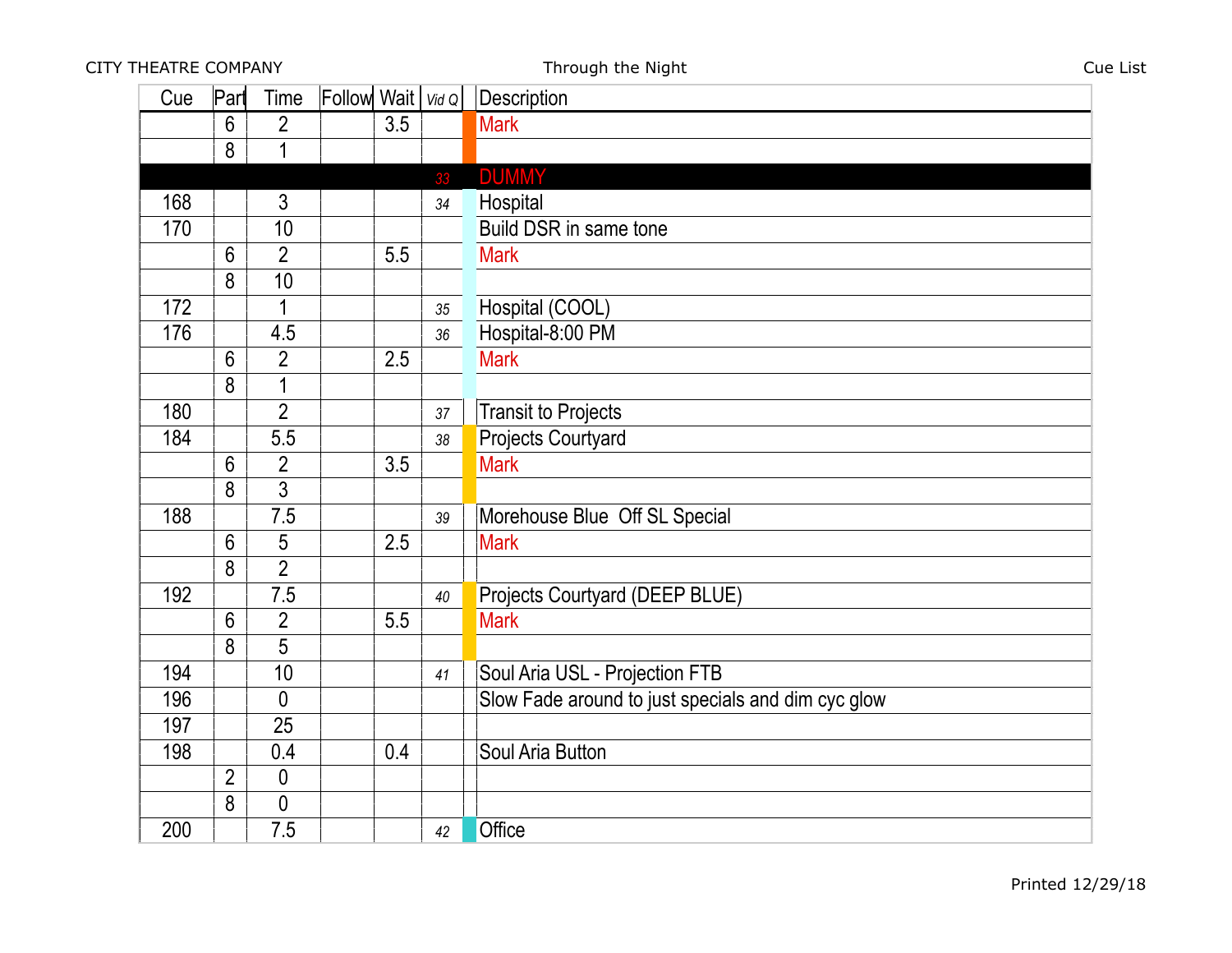| Cue        | Part           | Time                                              | Follow Wait   Vid Q |     |      | <b>Description</b>             |
|------------|----------------|---------------------------------------------------|---------------------|-----|------|--------------------------------|
|            | 6              | $\overline{2}$                                    |                     | 5.5 |      | <b>Mark</b>                    |
|            | 8              | 5/2                                               |                     |     |      |                                |
| 202        |                | 1                                                 |                     |     | 43   | Office (COOL)                  |
| 204        |                | 5                                                 |                     |     | 44   | <b>Church Meeting Room</b>     |
| 208        |                |                                                   |                     |     | 45   | Maxine's                       |
| 210        |                | 16.5                                              |                     |     | 46   | <b>Maxine's Text Out</b>       |
|            | 6              | 8                                                 |                     | 8.5 |      | <b>Mark</b>                    |
|            | 8              | 8                                                 |                     |     |      |                                |
| 214        |                | 10\20                                             |                     |     |      |                                |
| <b>224</b> |                | 0.5                                               |                     |     | 46.1 | <b>Build Cube 4</b>            |
| 228        |                |                                                   |                     |     | 47   | <b>Eric's Room</b>             |
|            | 6000           |                                                   |                     | 5.5 |      |                                |
|            |                | $\begin{array}{c} 7.5 \\ 2 \\ 2 \\ 3 \end{array}$ |                     |     |      |                                |
| 230        |                |                                                   |                     |     | 48   | <b>Add Spirit Wind</b>         |
| 231        |                | 1.5                                               |                     |     | 48.1 | <b>Restore Eric Room</b>       |
| 232        |                | $\overline{2}$                                    |                     |     | 49   | <b>Office</b>                  |
| 236        |                | 5.5                                               |                     |     | 50   | Office (COOL) Shift to Cube 3  |
|            | $6\phantom{1}$ | $\overline{2}$                                    |                     | 3.5 |      | <b>Mark</b>                    |
|            | 8              | $\overline{3}$                                    |                     |     |      |                                |
| 240        |                | 12/7                                              |                     | 0/2 | 51   | Soul Aria USC - Projection FTB |
| 242        |                | 4                                                 |                     |     |      |                                |
| 244        |                | $\mathbf{0}$                                      |                     |     |      | Button                         |
| 248        |                | 10.5                                              |                     |     | 52   | Office                         |
|            | 6              | 5                                                 |                     | 5.5 |      | <b>Mark</b>                    |
|            | 8              | 5/3                                               |                     |     |      |                                |
| 252        |                | $\mathbf 1$                                       |                     |     | 53   | Office (COOL)                  |
| 256        |                | 1                                                 |                     |     | 54   | Office                         |
| 260        |                | 6.5                                               |                     |     | 55   | <b>Projects Courtyard</b>      |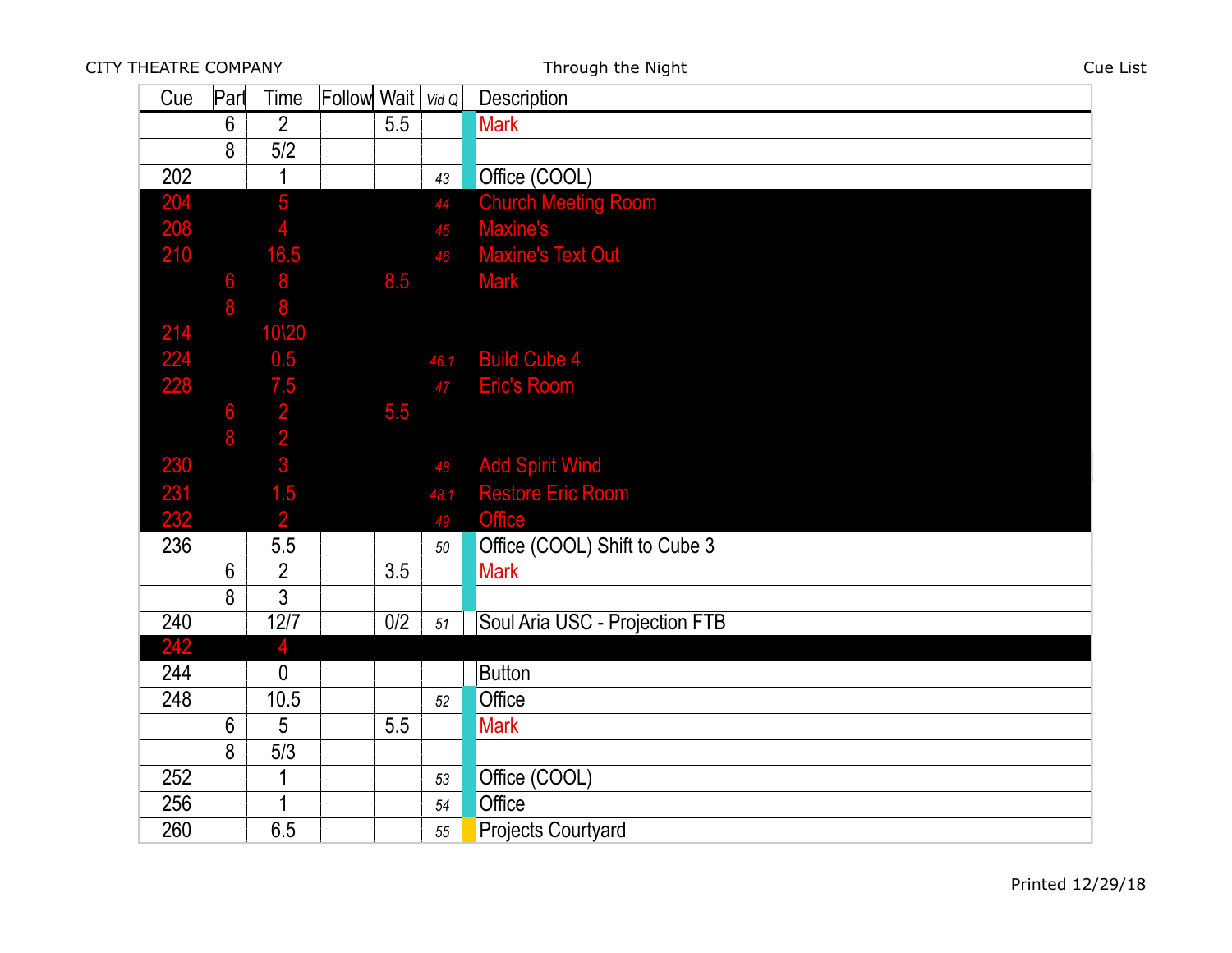CITY THEATRE COMPANY **CUE LIST** Through the Night Cue List Cue List

| Cue        | Part           | Time             | Follow Wait   Vid Q |      |    | Description                                  |
|------------|----------------|------------------|---------------------|------|----|----------------------------------------------|
|            | 6              | $\overline{2}$   |                     | 4.5  |    | <b>Mark</b>                                  |
|            | 8              | 3/4              |                     |      |    |                                              |
| 264        |                | $\overline{2}$   |                     |      |    | <b>Transit to Hospital</b>                   |
| 268        |                | 7.5              |                     |      | 56 | Hospital                                     |
|            | $6\phantom{1}$ | $\overline{2}$   |                     | 5.5  |    | <b>Mark</b>                                  |
|            | 8              | $\overline{2}$   |                     |      |    |                                              |
| 272        |                | 5.5              |                     |      | 57 | Flashback Cool - Full Stage Cool - Hot at CS |
|            | 6              | $\overline{2}$   |                     | 3.5  |    | <b>Mark</b>                                  |
|            | 8              | 2/3              |                     |      |    |                                              |
| 276        |                | 8.5              |                     |      |    | X/F to Off Stage Right Monologue             |
|            | 6              | 6                |                     | 2.5  |    | <b>Mark</b>                                  |
|            | 8              | 3/2              |                     |      |    |                                              |
| 280        |                | 7.5              |                     |      |    | X/F to Tight Cube 6                          |
|            | 6              | 6                |                     | 1.5  |    | <b>Mark</b>                                  |
|            | 8              |                  |                     |      |    |                                              |
| 282        |                | 1.5              |                     |      |    |                                              |
| 284        |                | 36.5             |                     |      | 58 | Soul Aria DSR                                |
|            | 6              | 6                |                     | 30.5 |    | <b>Mark</b>                                  |
|            | 8              | 20/30            |                     |      |    |                                              |
| 286        |                | 10/5             |                     |      | 59 | Transit to Bishop - Slow X/F of Slide        |
|            | $\overline{2}$ | 4                |                     |      |    |                                              |
|            | 8              | 10/5             |                     |      |    |                                              |
| <b>288</b> |                | 17.5             |                     |      |    | <b>Church Meeting Room (warm)</b>            |
|            | 6              | $\overline{2}$   |                     | 15.5 |    | <b>Mark</b>                                  |
|            | 8              | 10\15            |                     |      |    |                                              |
| 290        |                | 1                |                     |      | 60 | Church Meeting Room (subdued)                |
| 292        |                | $5\backslash 12$ |                     |      |    | X/F to Cube 2 - She Sits                     |
| 294        |                | 8                |                     |      | 61 | Church Meeting Room (warm)                   |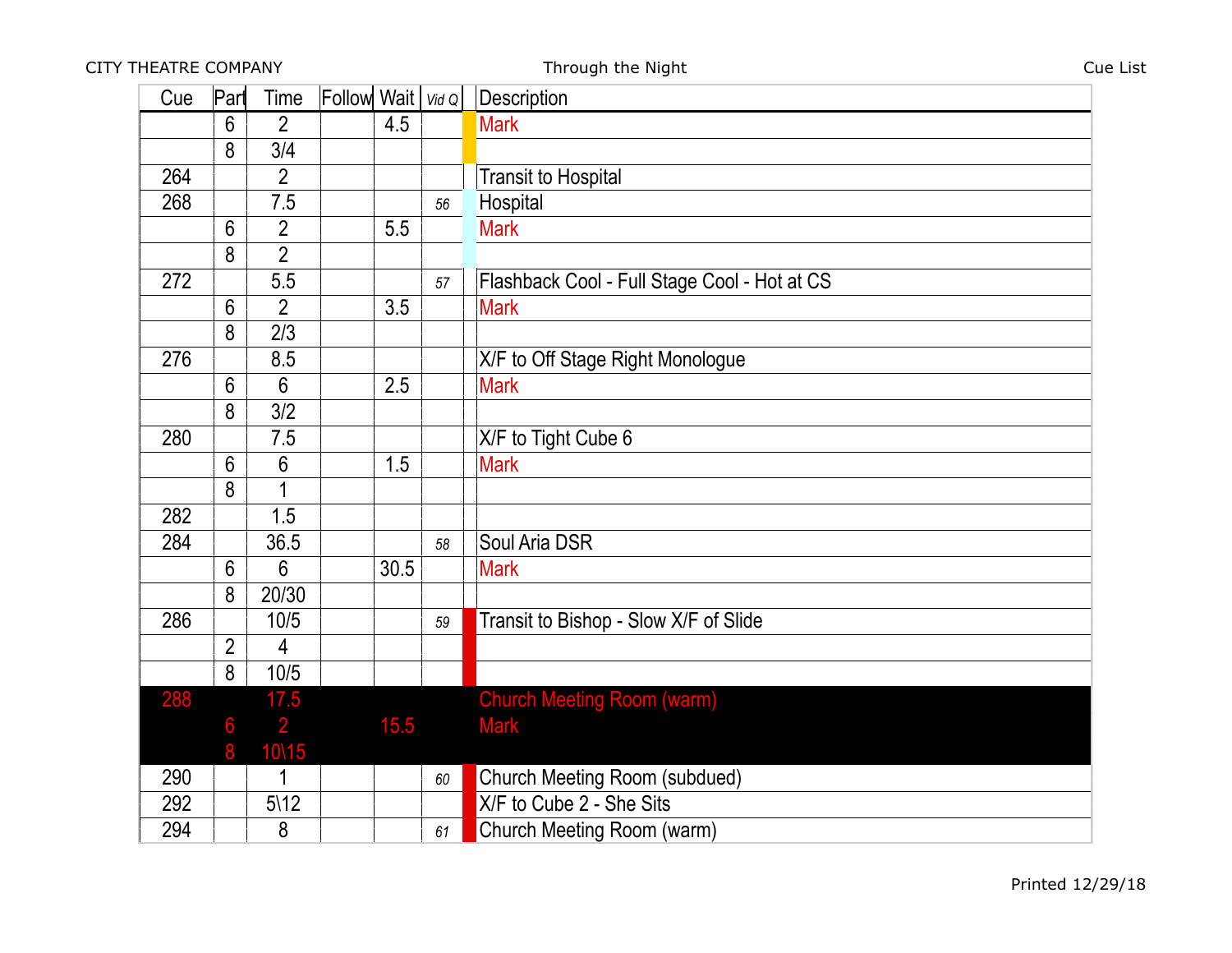| Cue               | Part           | Time                                                                                          | <b>Follow</b> Wait |     | VidQ | Description                            |
|-------------------|----------------|-----------------------------------------------------------------------------------------------|--------------------|-----|------|----------------------------------------|
| 298               |                | 12.5                                                                                          |                    |     | 62   | Office                                 |
|                   | 6              | 10                                                                                            |                    | 2.5 |      | <b>Mark</b>                            |
|                   | 8              | $\overline{2}$                                                                                |                    |     |      |                                        |
| 302               |                | $5\sqrt{2}$                                                                                   |                    |     | 63   | <b>Office Cool</b>                     |
| 310               |                | 4/2.5                                                                                         |                    |     | 64   | Office                                 |
| 314               |                | 5                                                                                             |                    |     | 65   | <b>Church Meeting Room</b>             |
| 318               |                | 5.5                                                                                           |                    |     | 66   | Eric's Room                            |
|                   | $6\phantom{a}$ | $\overline{2}$                                                                                |                    | 3.5 |      | <b>Mark</b>                            |
|                   | 8              | $2\sqrt{3}$                                                                                   |                    |     |      |                                        |
| 320               |                | 8.5                                                                                           |                    |     | 67   | <b>Hospital - Bishop</b>               |
|                   | 6              | $\overline{\mathbf{5}}$                                                                       |                    | 3.5 |      | <b>Mark</b>                            |
|                   | 8              | 5/3                                                                                           |                    |     |      |                                        |
| 324<br>328<br>332 |                | 4/2.5                                                                                         |                    |     |      | Eric X to SL - Boost SL Alley          |
|                   |                | 3/2                                                                                           |                    |     | 68   | <b>Eric's Room</b>                     |
|                   |                |                                                                                               |                    |     | 69   | Hospital--LINK TO Q 342                |
|                   | 6 6            | $\begin{array}{c} 4.5 \\ 2 \\ 1 \end{array}$                                                  |                    | 2.5 |      | <b>Mark</b>                            |
|                   |                |                                                                                               |                    |     |      |                                        |
| 334<br>338        |                |                                                                                               |                    |     | 71   | Hospital (DIM) DUMMY<br>Hospital DUMMY |
|                   |                |                                                                                               |                    |     | 72   |                                        |
|                   | OC OD          | $\begin{array}{@{}c@{\hspace{1em}}c@{\hspace{1em}}c}\n 10.5 \\ \hline\n 2 \\ 8\n \end{array}$ |                    | 8.5 |      | Mark                                   |
|                   |                |                                                                                               |                    |     |      |                                        |
| 342<br>346        |                | 0.5                                                                                           |                    |     | 73   | <b>Hospital (BLUE)</b>                 |
|                   |                | 6                                                                                             |                    |     | 74   | <b>Hospital</b>                        |
| 350               |                | 4/3                                                                                           |                    |     | 75   | Maxine's                               |
| 358               |                | $\overline{2}$                                                                                | $6\overline{6}$    |     | 76   | <b>Transit Song - All Walking</b>      |
| 358.1             |                | 30                                                                                            |                    |     |      |                                        |
| 360               |                | 23.5                                                                                          |                    |     | 77   | Office                                 |
|                   | $6\phantom{1}$ | 15                                                                                            |                    | 8.5 |      | <b>Mark</b>                            |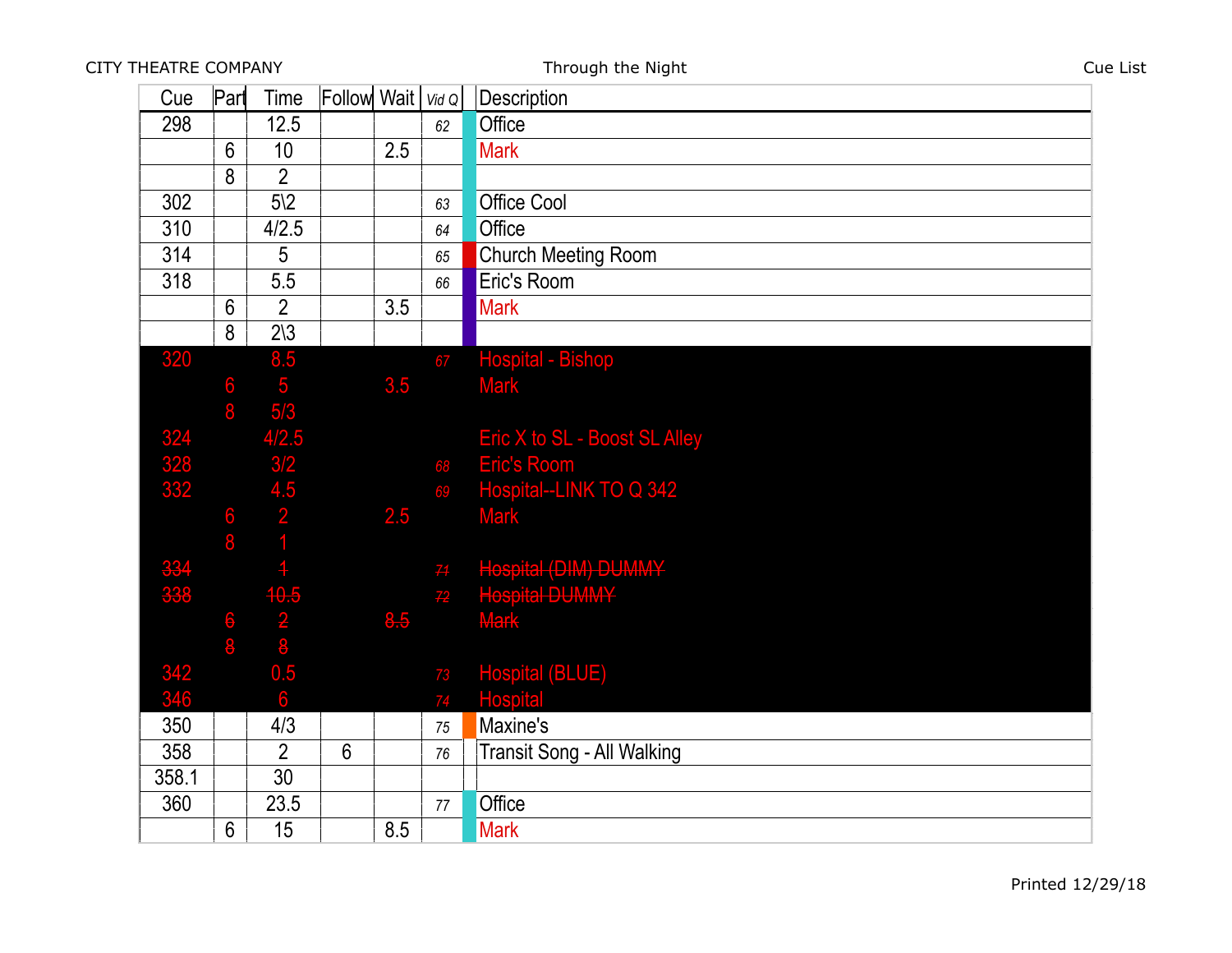| Cue | Part           | Time             | Follow Wait $\vert$ Vid Q |     |      | Description                                         |
|-----|----------------|------------------|---------------------------|-----|------|-----------------------------------------------------|
|     | 8              | 8                |                           |     |      |                                                     |
| 361 |                | 10               |                           |     |      | Singing                                             |
| 362 |                | 5                |                           |     |      | <b>After Singing</b>                                |
| 364 |                | $\overline{2}$   |                           |     | 78   | Soul Aria USL - Projection FTB                      |
| 368 |                | 14.5             |                           |     | 79   | Office                                              |
|     | $6\phantom{1}$ | 10               |                           | 4.5 |      | <b>Mark</b>                                         |
|     | 8              | 4/3              |                           |     |      |                                                     |
| 372 |                | $\overline{2}$   |                           |     | 80   | Projects Courtyard (Night) 10:00pm                  |
|     |                |                  |                           |     |      | Follow 10:00 PM out                                 |
| 376 |                | 3/2              |                           |     | 81   | Office                                              |
| 377 |                | $\overline{0}$   |                           |     | 81.1 | Time Stamp - 10:30 pm                               |
| 380 |                | $\mathfrak{Z}$   |                           |     | 82   | Hospital-11:00 pm                                   |
| 384 |                | $\overline{3}$   |                           | 1   | 83   | Eric's Room                                         |
| 388 |                | $3\sqrt{2}$      |                           |     | 84   | Projects Courtyard (Roof)                           |
| 390 |                | $5\backslash 4$  |                           |     |      | Focus in Tite to Cube 1                             |
| 392 |                | 2/1.5            |                           | 1.5 | 85   | Office                                              |
| 396 |                | 8.5              |                           |     | 86   | <b>Church Meeting Room</b>                          |
|     | 6              | $\overline{2}$   |                           | 6.5 |      | <b>Mark</b>                                         |
|     | 8              | $\overline{4}$   |                           |     |      |                                                     |
| 398 |                | 13.5             |                           |     | 87   | PHONE CALL Isaac/Bishop - Added Cue (Video Trigger) |
|     | 6              | 10 <sup>1</sup>  |                           | 3.5 |      | <b>Mark</b>                                         |
|     | 8              | 1.5              |                           |     |      |                                                     |
| 402 |                | 8.5              |                           |     | 88   | Office                                              |
|     | 6              | 5                |                           | 3.5 |      | <b>Mark</b>                                         |
|     | 8              | $\overline{3/2}$ |                           |     |      |                                                     |
| 403 |                | 2/1              |                           |     |      |                                                     |
| 404 |                | 0.5              |                           |     | 89   | 11:45 Video                                         |
| 408 |                | 9.5              |                           |     | 90   | Eric's Room                                         |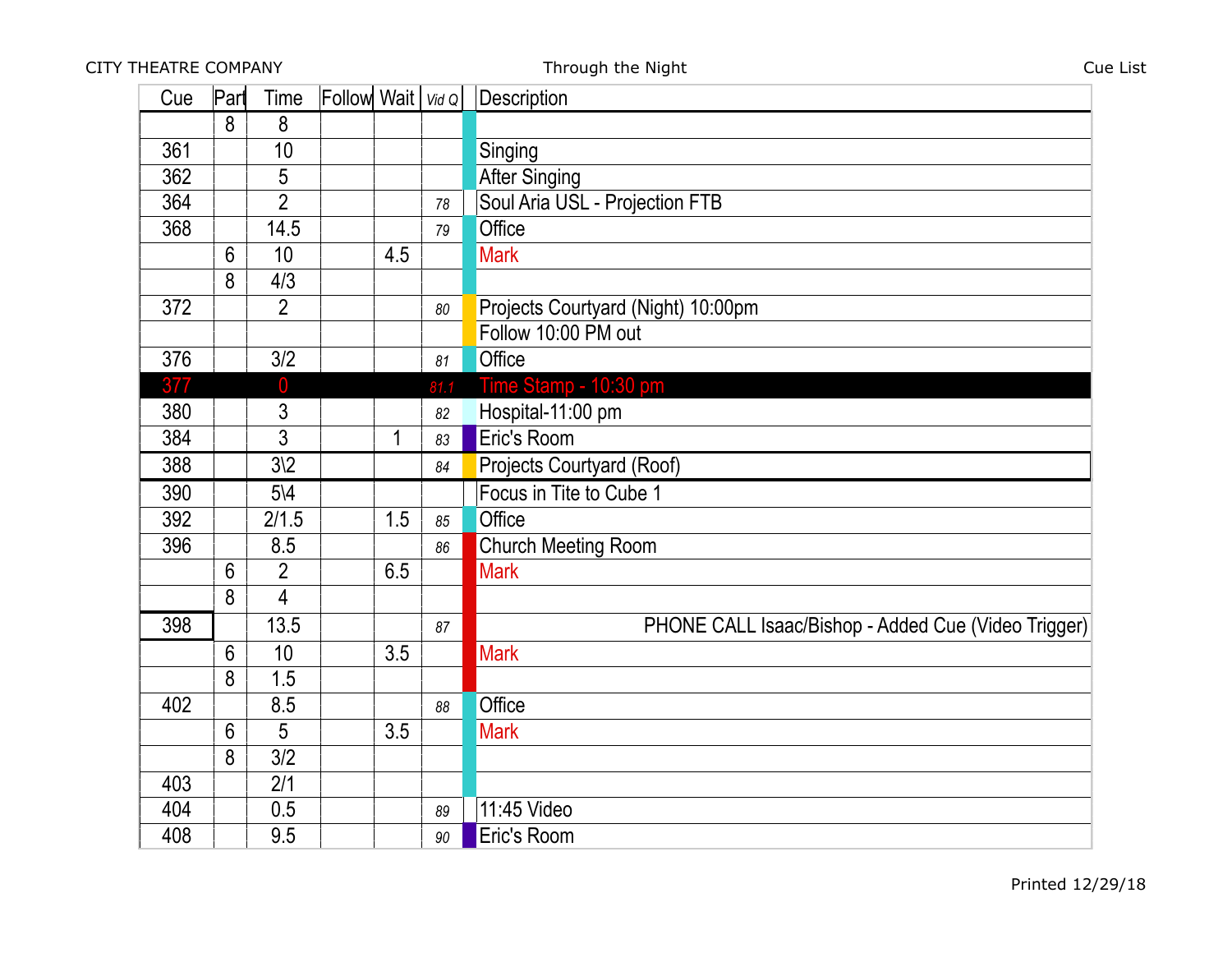| Cue   | Part           | Time           | Follow Wait $\vert$ Vid Q |               |      | Description                      |
|-------|----------------|----------------|---------------------------|---------------|------|----------------------------------|
|       | 6              | 5              |                           | 4.5           |      | <b>Mark</b>                      |
|       | 8              | 3/2            |                           |               |      |                                  |
| 412   |                | 3              |                           |               | 91   | Cube 4 Jars                      |
| 416   |                | 8.5            |                           |               | 92   | Eric's Room                      |
|       | 6              | $\overline{2}$ |                           | 6.5           |      |                                  |
|       | 8              | 4/3            |                           |               |      |                                  |
| 420   |                | 6/5            |                           | .5/0          |      | Shift to CS Special              |
| 420.5 |                |                |                           |               | 93   | - Video FTB                      |
| 421   |                | 8              |                           |               | 93.1 | Cacaphony - Flash Bodies         |
| 422   |                | 6              |                           |               | 94   | Add Cube Lights Build Eric Float |
| 424   |                | 1.5            |                           |               | 94.1 | <b>BO-Follow To Floating</b>     |
|       | 6              | 1              |                           | 0.5           |      | <b>Mark</b>                      |
|       | 8              | $\overline{0}$ |                           |               |      |                                  |
| 428   |                | 4              |                           |               | 95   | <b>TRIGGER FTB VID 95</b>        |
| 428.2 |                | $\theta$       |                           |               | 95.1 | <b>Bishop DSR</b>                |
| 428.5 |                | $\overline{0}$ | 3                         |               | 95.2 | FTB - Added Cue (Video Trigger)  |
| 428.6 |                | 0              |                           |               | 96   | TRIGGER FTB VID 96               |
| 432   |                | 6.5            |                           |               | 96.1 | <b>Isaac DSC</b>                 |
|       | 6              | 5              |                           | 1.5           |      | <b>Mark</b>                      |
|       | 8              | 2.5/1.5        |                           |               |      |                                  |
| 432.5 |                | 4.5            |                           |               | 96.2 | FTB - Added Cue (Video Trigger)  |
|       | $6\phantom{1}$ | $\overline{2}$ |                           | 2.5           |      |                                  |
| 436   |                | 3/1.5          |                           |               | 97   | TRIGGER FTB VID 97               |
| 436.2 |                | 0              |                           |               | 97.1 | <b>Twon DSL</b>                  |
| 436.5 |                | 3              |                           |               | 97.2 | FTB - Added Cue (Video Trigger)  |
|       | $6\phantom{1}$ | $\overline{2}$ |                           | $\mathcal{I}$ |      | <b>Mark</b>                      |
|       | 8              | 0              |                           |               |      |                                  |
| 440   |                | 4.5            |                           |               |      | Mr. Rogers X Cube 1 to Cube 5    |